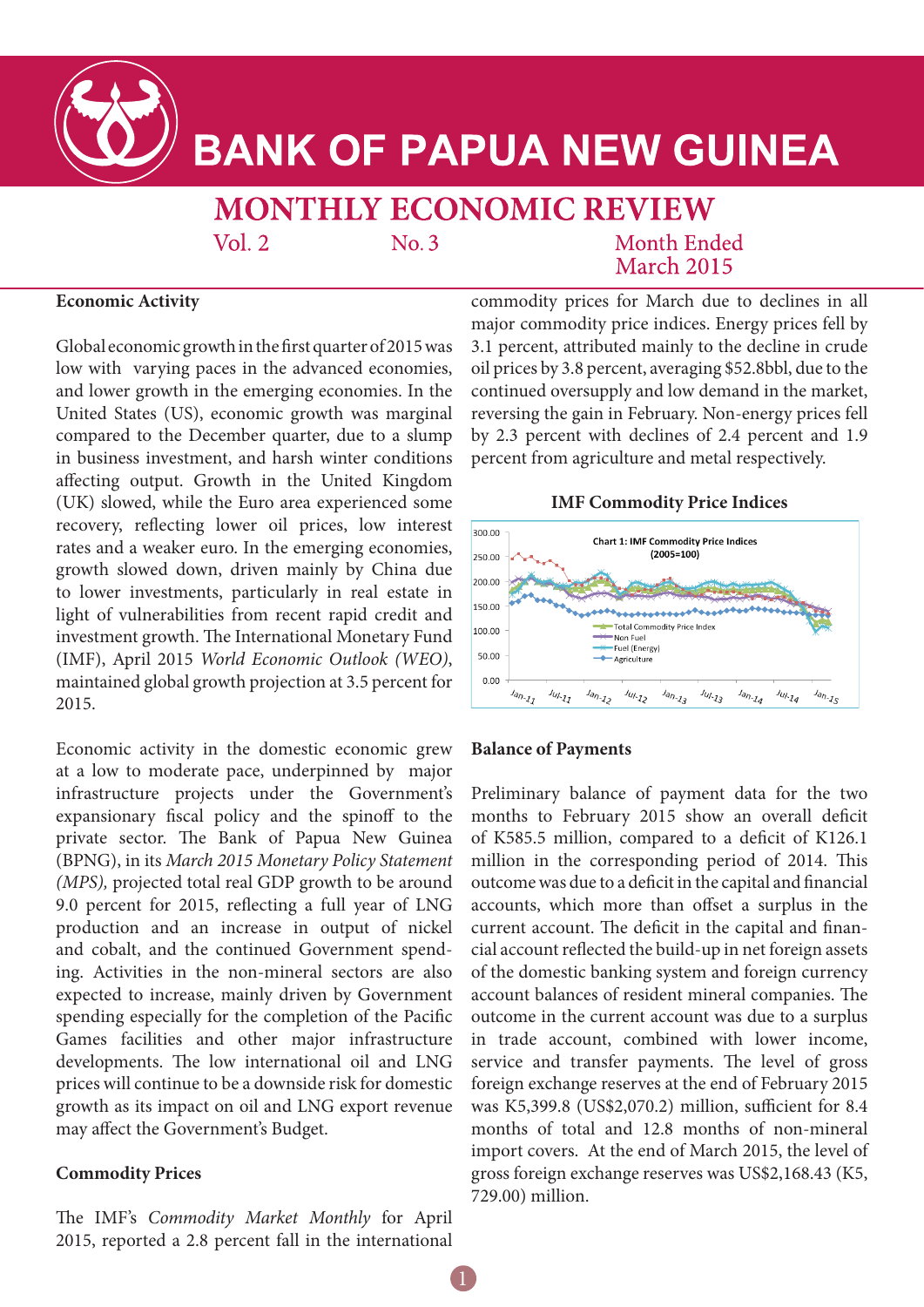#### **Exchange Rate**

The average kina exchange rate depreciated against the US dollar by 29 basis points to US\$0.3768 over the month to 31st March 2015, mainly reflecting high import demand. Over the same period, the average kina exchange rate remained unchanged against the Australian dollar at AU\$0.4873. The average TWI increased by 0.2 percent to 38.88 over the month to 31st March 2015, reflecting the appreciation of the kina against most other currencies.



#### **Inflation**

Annual headline Retail Price Index (RPI) increased by 9.5 percent over the 12 months to March 2015, compared to an increase of 7.1 percent over the 12 months to February. This outcome was influenced by price increases in the 'Drinks, Tobacco & Betelnut' and 'Food' expenditure groups of 24.9 percent and 8.1 percent, respectively. The significant increase in the 'Drinks, Tobacco & Betelnut' expenditure group was influenced by the betelnut, cigarettes and tobacco, and alcoholic drink prices. There were increases in the annual underlying RPI measures with the RPI ex-seasonal and RPI ex-seasonal and fuel increasing by 3.3 and 5.4 percent, respectively.



#### **Fiscal Operations**

High government expenditure and low revenue in the recent months has exerted pressure on the cash flow position of the National Government. Over the year to 27th March 2015, total Government revenue was estimated at K1,753.2 million, or 11.8 percent of the total budgeted revenue, while total expenditure was K3,842.0, or 17.1 percent of the total budgeted expenditure. This resulted in a debt financing requirement of K2,088.8 million. The temporary arrangement with the Treasury Department for the Bank to purchase the under-subscriptions (slack) in Treasury bill and Inscribed stock auctions ceased at the end of the March 2015. The fall in oil and LNG prices has affected Government revenue and could result in increased domestic debt financing.

#### **Domestic Interest Rates & Monetary Aggregates**

Over the month to 27th March 2015, the Central Bank Bill (CBB) rates declined across all maturities. The 28-day, 63-day and 91-day rates fell from 1.78 percent, 2.70 percent and 2.84 percent to 1.76 percent, 2.69 percent and 2.83 percent, respectively. The Treasury bill rates for 182 days and 364 days increased to 4.65 percent and 7.37 percent from 4.64 percent and 7.35 percent, respectively. Over the same period, the weighted average interest rates on wholesale deposits above K500,000 increased for the 30-day and 60-day terms to 1.26 percent and 0.96 percent from 0.97 percent and 0.67 percent, respectively, while the rates for 91-day and 180-day terms declined to 1.18 percent and 1.32 percent from 1.76 percent and 1.83 percent, respectively. The KFR was maintained at 6.25 percent in March 2015 (Figure 5). In March, the Central Bank through the weekly Open Market Operations (OMO) made a net CBB issuance of K96.1 million, while the Government also made a net Treasury bill issuance of K54.87 million and Inscribed stock net issuance of K160.0 million.



Broad money supply increased by 8.3 percent over the year to February 2015, compared to an increase of 5.9 percent in the corresponding period of 2014 (Figure 6). This is due to increases in private sector credit and net claims on the Government, outweighing the persistent decline in net foreign assets. Monetary

<sup>&</sup>lt;sup>1</sup>The Trade Weighted Index (TWI) measures the value of the kina against a basket of currencies of PNG's major trading partners.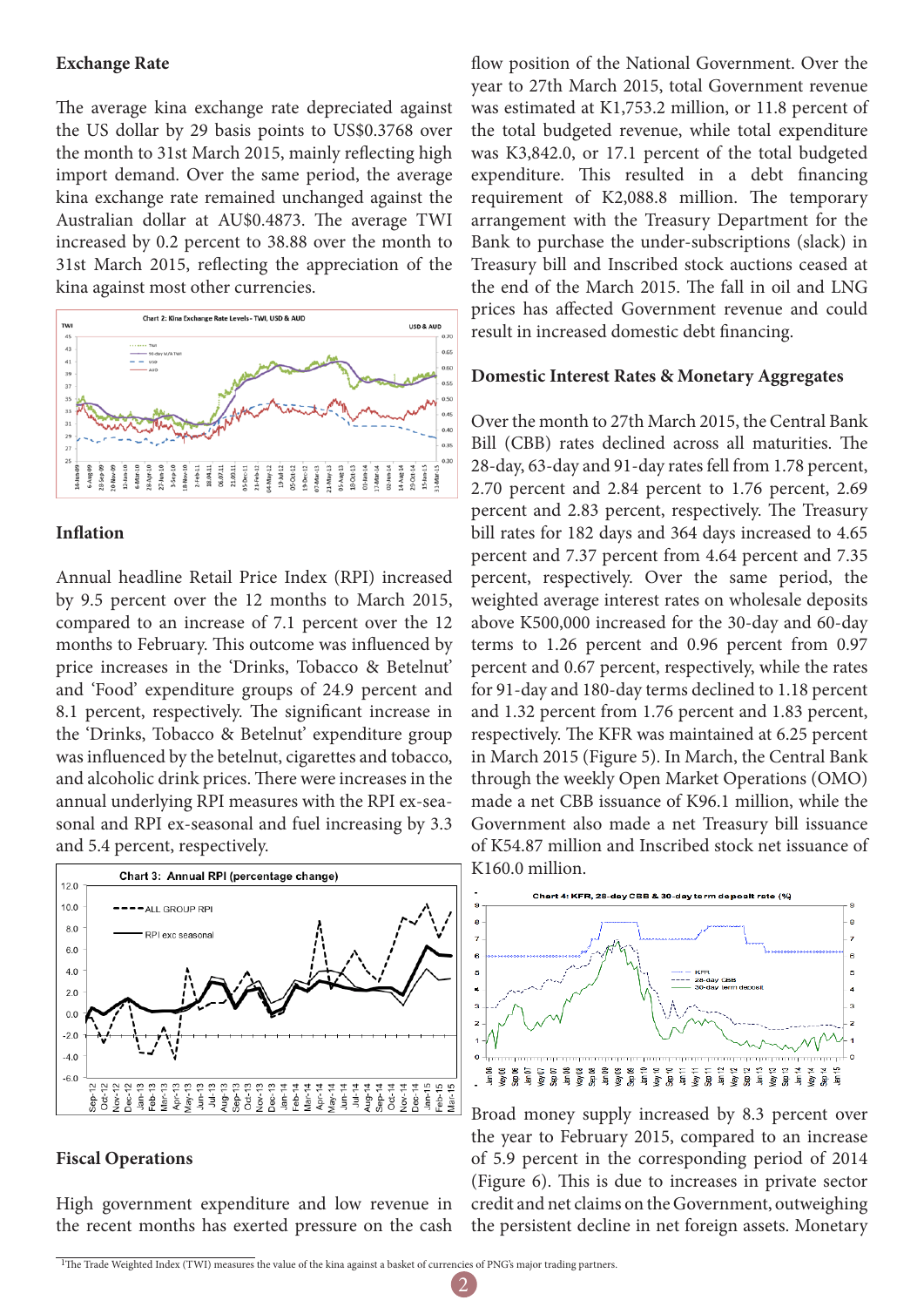base grew significantly by 22.4 percent in over the same period, compared of an increase of 4.0 percent in the corresponding period of 2014, reflecting increases in deposits of commercial banks at the Central Bank and currency in circulation.

Over the year to 27th March 2015, lending by commercial banks to public non-financial corporations, other financial corporations and other resident sectors decreased by K170.0 million to K10,668.4 million during the quarter to 27th March 2015. This mainly reflected repayments by the construction, transport, mining, retail, wholesale, agriculture, manufacturing, government, petroleum and other business sectors. Total deposit at commercial banks decreased by K214.1 million to K19,090.4 million during the

same period. This reflected net withdrawals by the government, petroleum, wholesale, communication, finance, mining and other business sectors.

#### **Monetary Policy**

Inflationary pressure during the first quarter of 2015 stemmed mainly from the high import demand associated with high government spending. Given this and in consideration of the developments in the domestic foreign exchange market and international commodity market, the Bank continued to take a cautious approach and maintained the policy signalling rate, the Kina Facility Rate , at 6.25 percent in March 2015.

3

<sup>&</sup>lt;sup>1</sup>The RPI only covers Port Moresby and so it may not be comparable to the overall CPI movements.